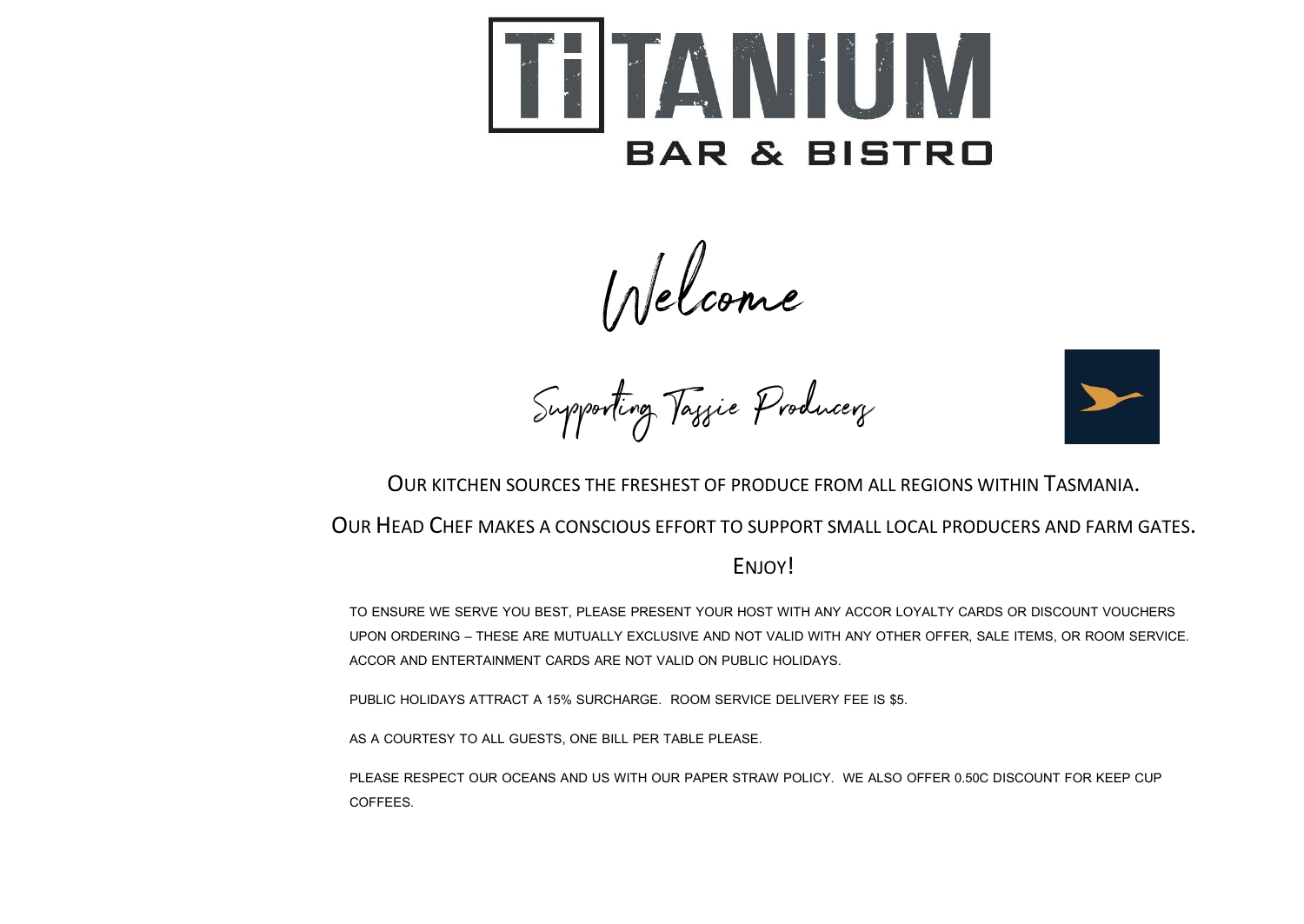Starter

- **\$18 LEMON PEPPER SQUID** WITH LIME AIOLI & SLAW (DF, GFA)
- **\$15 DUCK SPRING ROLLS** (3) WITH TOMATO RELISH (DF)
- **\$18 PRAWN WONTONS** (3) WITH SMOKEY BBQ MAYO & SLAW (DF)
- **\$15 GARLIC & HERB PIZZA** *\*GF BASES EXTRA \$2*

Mairy

- **\$31 HOT SMOKED TROUT SALAD** WITH GRAVLAX DRESSING (DF, GF)
- **\$39 PORTERHOUSE & WARM POTATO SALAD** WITH CHOICE OF SAUCE (GF)
- **\$27 PARMIGIANA** WITH HOUSE SALAD AND FRIES
- **\$25 BATTERED OR GRILLED FLATHEAD** WITH CHIPS, LEMON & TARTARE (DF)
- **\$25 HONEY BOURBON CHICKEN BURGER** WITH CHIPS
- **\$25 VEGETARIAN LASAGNE** WITH HOUSE SALAD AND CHIPS (V)
- **\$23 SPICE CRUSTED TOFU**  WITH HOUSE SALAD (DF, GF, V)
- **\$25 SMOKED CHICKEN & SWISS BROWN PAPPARDELLE**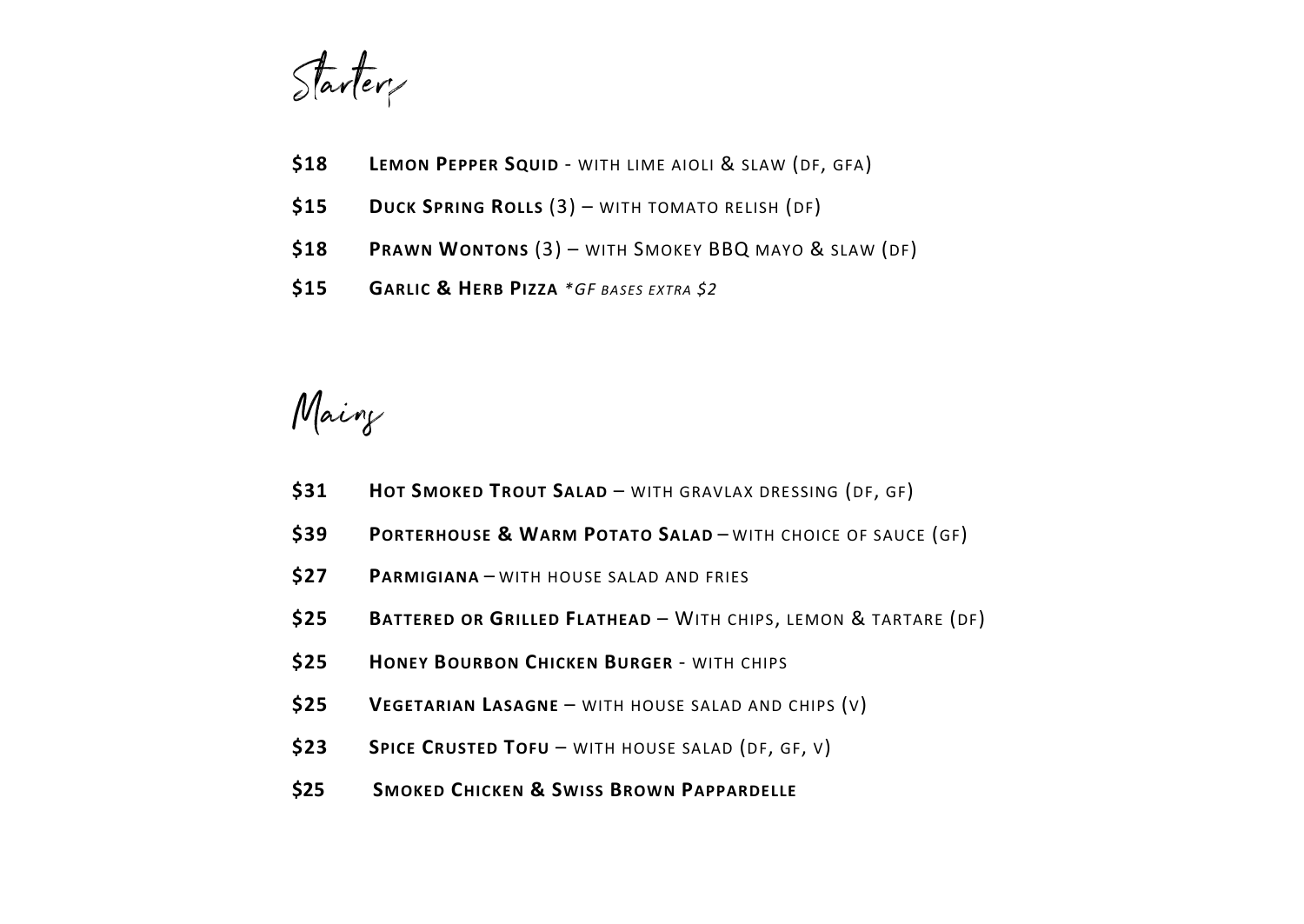

- **\$26 CHICKEN CAMEMBERT PIZZA** WITH SUNDRIED TOMATO, SPRING ONION, CRANBERRY DRIZZLE
- **\$26 CONFIT GARLIC PRAWN PIZZA**  WITH CHILLI, CARAMELIZED ONION

*\*GF BASES EXTRA \$2*

Sidez & Sancez

- **\$12.50 POTATO SALAD** (V)
- **\$11 HOUSE SALAD** (DF, GF, V)
- **\$11 ROASTED VEGETABLES** (DF, GF, V)
- **\$3 PEPPER GRAVY, MUSHROOM GRAVY, PLAIN GRAVY**
- **\$3 DIANE SAUCE** (GF)
- **\$1.50 TOMATO SAUCE, BARBEQUE SAUCE**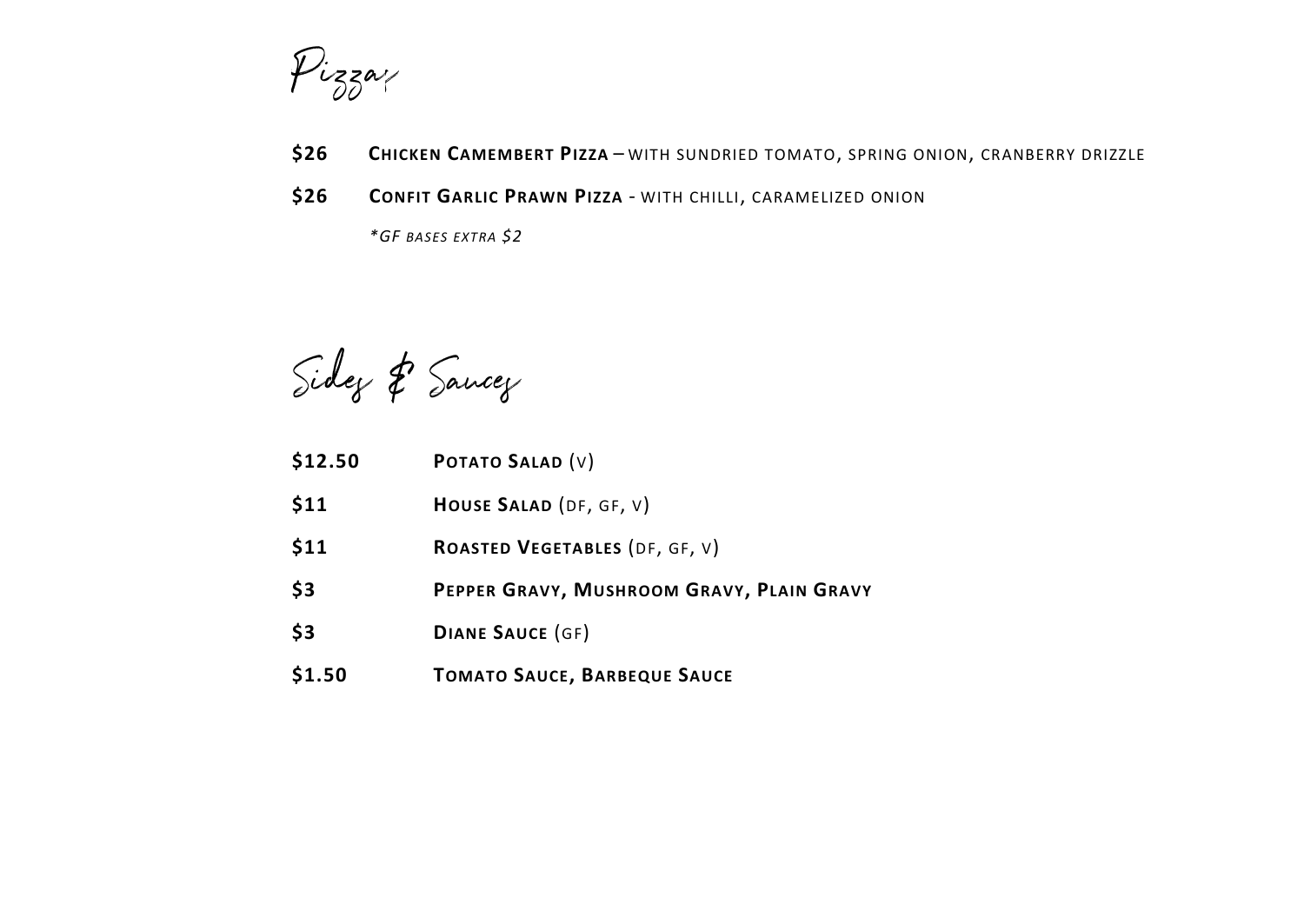Desserts

- **\$15 CHOCOLATE BROWNIE** WITH WHITE CHOCOLATE SAUCE, COCONUT CRUMB & SALTED CARAMEL ICE-CREAM
- **\$15 STICKY DATE** WITH CARAMEL SAUCE, BISCUIT CRUMB AND HOUSE-MADE VANILLA ICE-CREAM (GF)
- **\$17 AFFOGATO** SHOT OF ESPRESSO COFFEE OVER HOUSE-MADE VANILLA ICE-CREAM WITH SCOTTISH SHORTBREAD

TEA & COFFEE IS AVAILABLE, PLEASE SEE OUR BEVERAGE LIST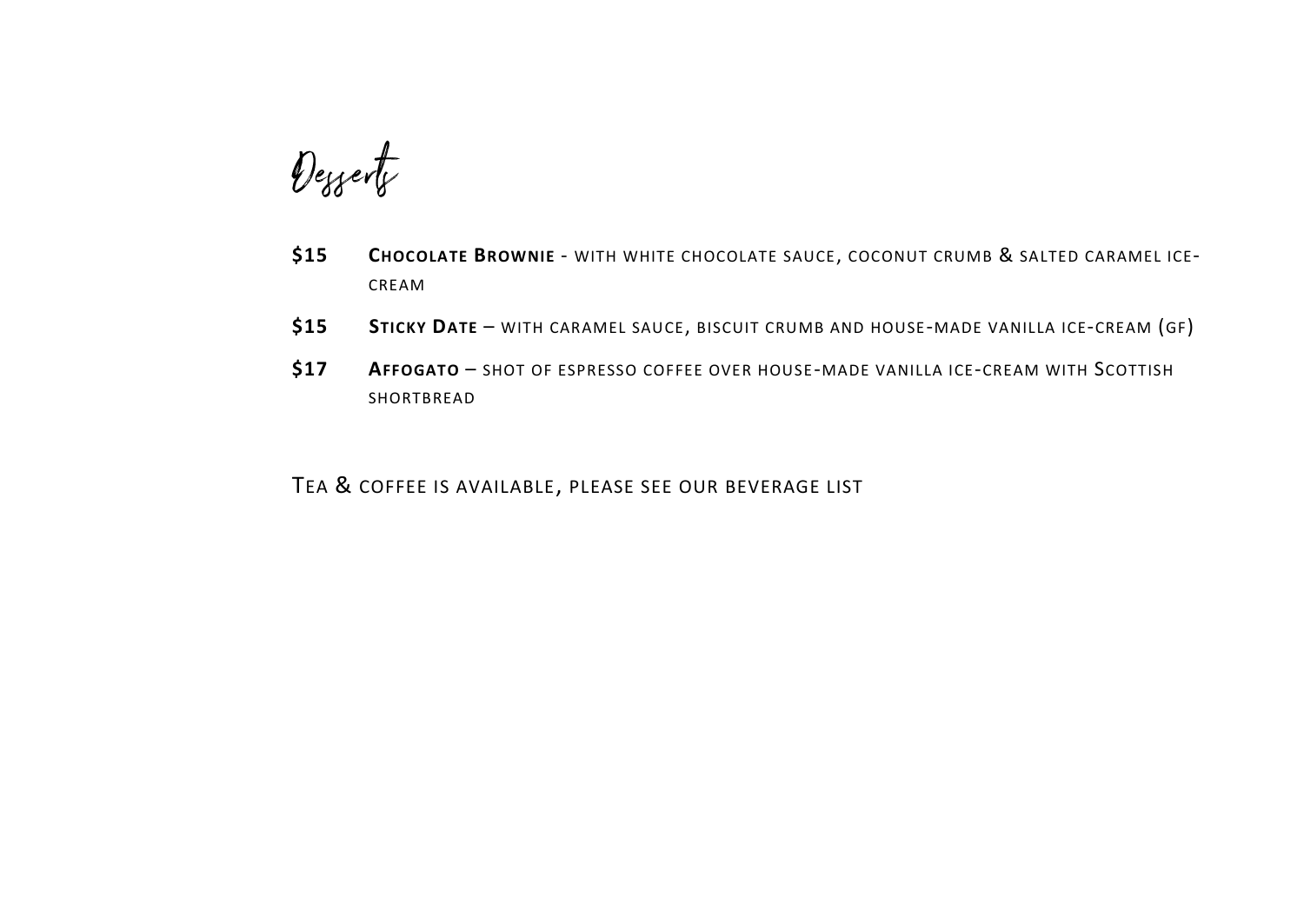BEVERAGE LIST

# **COFFEE**

- **\$3.50** ESPRESSO, SHORT MACCHIATO, PICCOLO
- **\$4.50 SML / \$5.50 LGE**  CAPPUCCINO, LATTE, FLAT WHITE, LONG BLACK, LONG MACCHIATO, CHIA LATTE
- **\$0.50** EXTRA SHOT, DECAF, SOY, ALMOND, OAT & LACTOSE FREE MILK, VANILLA, CARAMEL & HAZELNUT SYRUP

# **TEA**

- **\$4.50** ENGLISH BREAKFAST, EARL GREY, JASMINE-GREEN, PEPPERMINT, POT OF LOOSE-LEAF TEA
- **\$0.50** SOY, ALMOND, OAT & LACTOSE FREE MILK

# **HOT CHOCOLATE**

**\$4.50 SML / \$5.50 LGE** – TRADITIONAL HOT CHOCOLATE, WHITE HOT CHOCOLATE, CARAMILK, AERO CHOC MINT & BOUNTY HOT CHOCOLATES

# **MILKSHAKES**

\$7.00 VANILLA, CHOCOLATE, STRAWBERRY, LIME, SPEARMINT, COOKIES & CREAM, BANANA & HONEYCOMB

# **SPIDERS**

**\$8.00** COKE, RASPBERRY & LEMONADE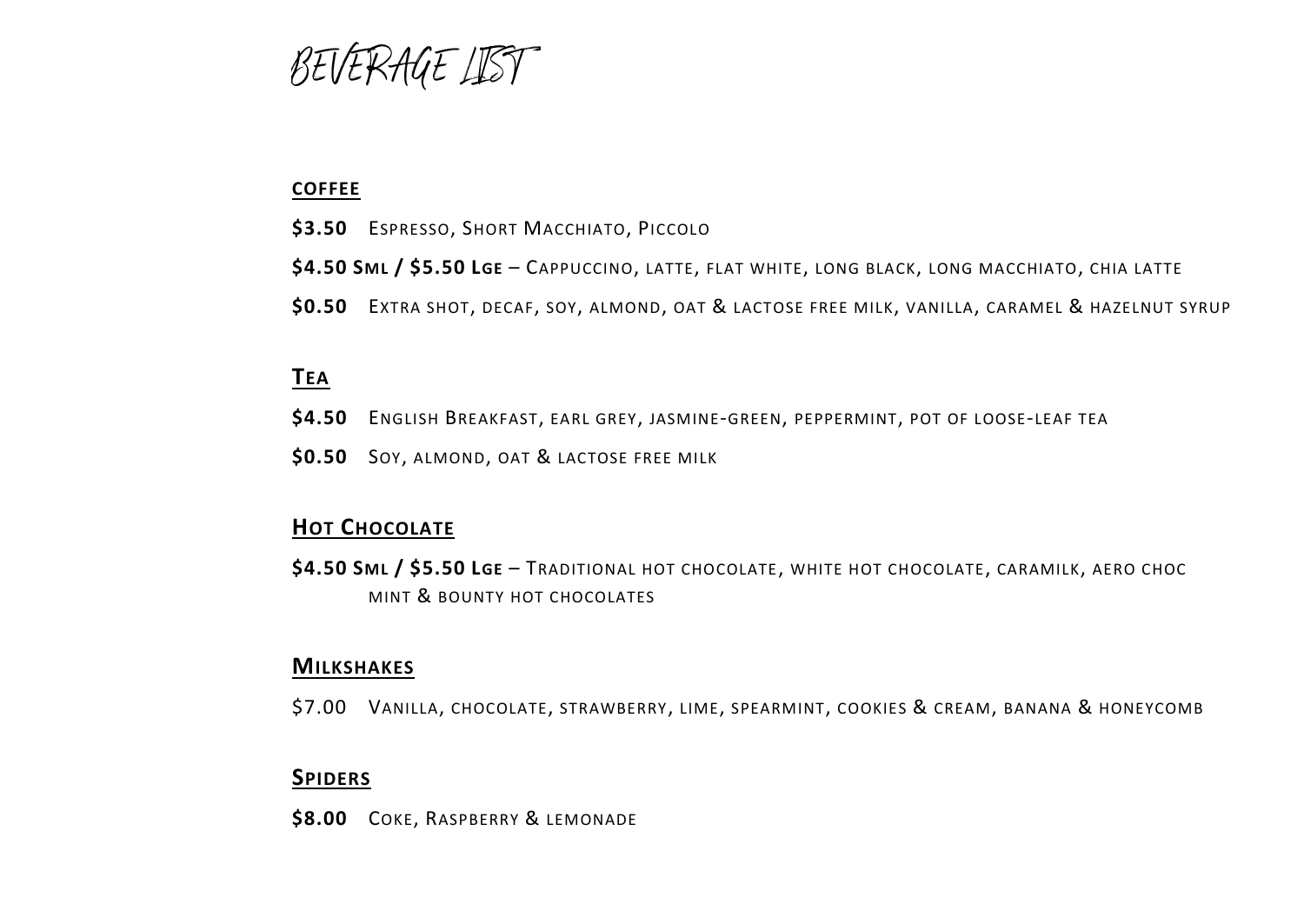| \$9.50 | CORONA                                    | Рот \$6.50 / SCHOONER \$9.50 / РІNТ \$11.50 |
|--------|-------------------------------------------|---------------------------------------------|
|        | \$9.50 PURE BLONDE                        | <b>JAMES BOAGS DRAUGHT</b>                  |
|        | \$10.50 JAMES BOAGS DRAUGHT               | BOAGS XXX ALE POT                           |
|        | \$10.50 JAMES BOAGS PREMIUM LIGHT LAGER   | <b>XXXX GOLD POT</b>                        |
|        | \$10.50 BOAGS ST. GEORGE                  | <b>KIRIN ICHIBAN</b>                        |
|        | \$10.50 BOAGS XXX ALE                     | <b>ONE FIFTY LASHES</b>                     |
| \$8.50 | XXXX GOLD                                 | <b>WHITE RABBIT DARK ALE</b>                |
|        | \$9.50 BRUNY ISLAND CHERRY & APPLE CIDER  | <b>WILLIE SMITH APPLE CIDER</b>             |
|        | \$11.00 GILLESPIE'S ALCOHOLIC GINGER BEER | <b>KEG OF THE MOMENT</b>                    |
|        |                                           |                                             |

# **BEERS ON TAP**

| POT \$6.50 / SCHOONER \$9.50 / PINT \$11.50 |
|---------------------------------------------|
| JAMES BOAGS DRAUGHT                         |
| BOAGS XXX ALE POT                           |
| XXXX GOLD POT                               |
| <b>KIRIN ICHIBAN</b>                        |
| <b>ONF FIFTY LASHES</b>                     |
| WHITE RABBIT DARK ALF                       |
| <b>WILLIE SMITH APPLE CIDER</b>             |
| KEG OF THE MOMENT                           |
|                                             |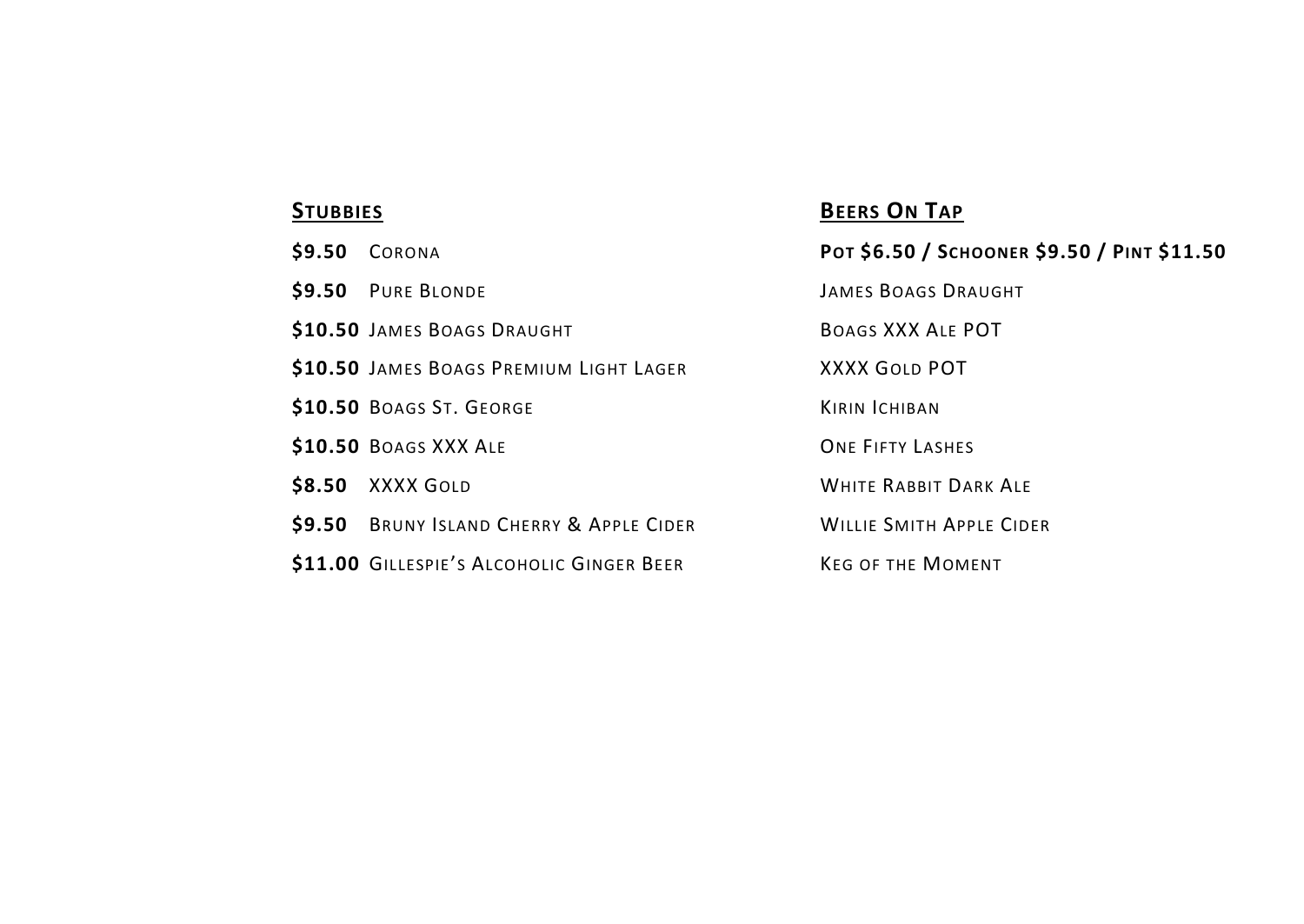| \$12.50 GENTLEMAN JACK   |            | \$12.50 HELLYER'S ROAD ORIGINAL |
|--------------------------|------------|---------------------------------|
| \$11.00 JACK DANIELS     |            | \$12.50 HELLYER'S ROAD CREAM    |
| \$14.50 WOODFORD RESERVE |            | \$12.50 HELLYER'S ROAD PINOT    |
| \$10.50 WILD TURKEY RYE  |            |                                 |
| \$10.00 SOUTHERN COMFORT | <b>RUM</b> |                                 |
| \$11.00 JIM BEAM         |            | \$12.50 BACARDI WHITE RUM       |
| \$11.00 CANADIAN CLUB    |            | \$11.00 CAPTAIN MORGAN          |

**\$11.00** JOHNNIE WALKER RED LABEL **\$11.00** MALIBU **\$12.50** JOHNNIE WALKER BLACK LABEL **\$10.00** TEACHERS **BRANDY & PORT \$12.50** JAMESON **\$9.50** ST AGNES **\$12.50** GLENFIDDICH **\$12.50** GALWAY GRAND TAWNY PORT **\$12.50** DRAMBUIE

# **WHISKEY TASMANIAN WHISKEY**

| \$12.50 HELLYER'S ROAD ORIGINAL |
|---------------------------------|
| \$12.50 HELLYER'S ROAD CREAM    |
| \$12.50 HELLYER'S ROAD PINOT    |

 $$12.50$  BACARDI WHITE RUM  $$11.00$  CAPTAIN MORGAN \$11.00 BUNDABERG ORIGINAL **SCOTCH** \$11.00 KRAKEN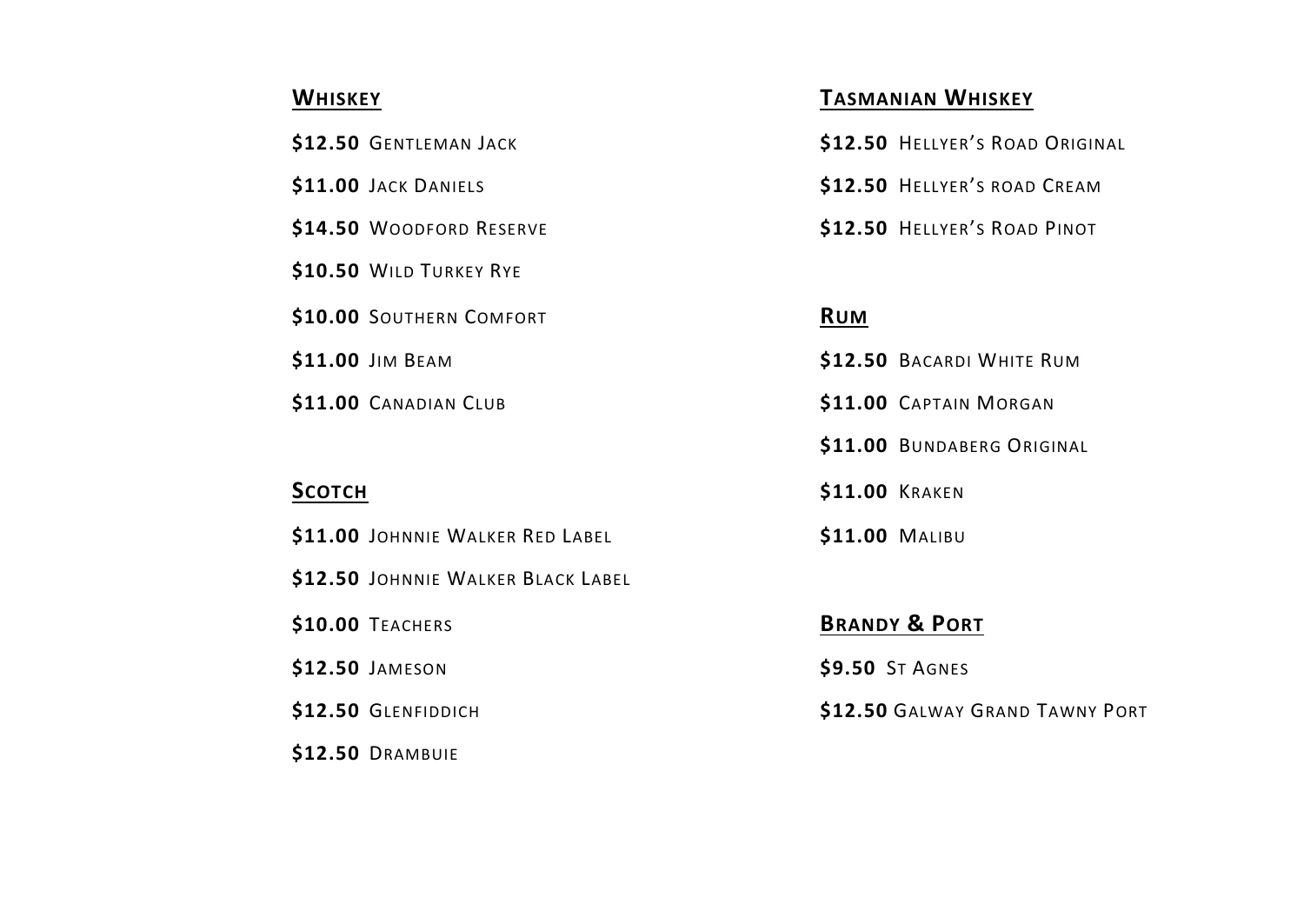$$12.50$  BOMBAY SAPPHIRE

**\$14.50 HENDRICKS** 

 $$11.00$  GORDON'S

**\$12.50** HELLFIRE

**\$12.50** ESPOLON BLANCO TEQUILA **\$12.50** BAILEYS

# **C**<sub>IN</sub> **TASMANIAN <b>MCHENRY'S** GIN

| \$14.50 BUTTERFLY GIN        |
|------------------------------|
| \$12.50 OLD ENGLISH SLOE GIN |
| \$12.50 CLASSIC DRY GIN      |

# **SPIRITS LIQUOR**

- **\$10.00** SKY VODKA **\$12.50** FRANGELICO
	-
	- **\$10.50** TIA MARIA
	- **\$11.00** MIDORI
	- **\$12.50** COINTREAU
	- **\$12.50** CHAMBORD
	- **\$10.50** KAHLUA
	- **\$10.50** CAMPARI
	- **\$9.00** PAVAN
	- **\$12.50** APEROL SPRITZ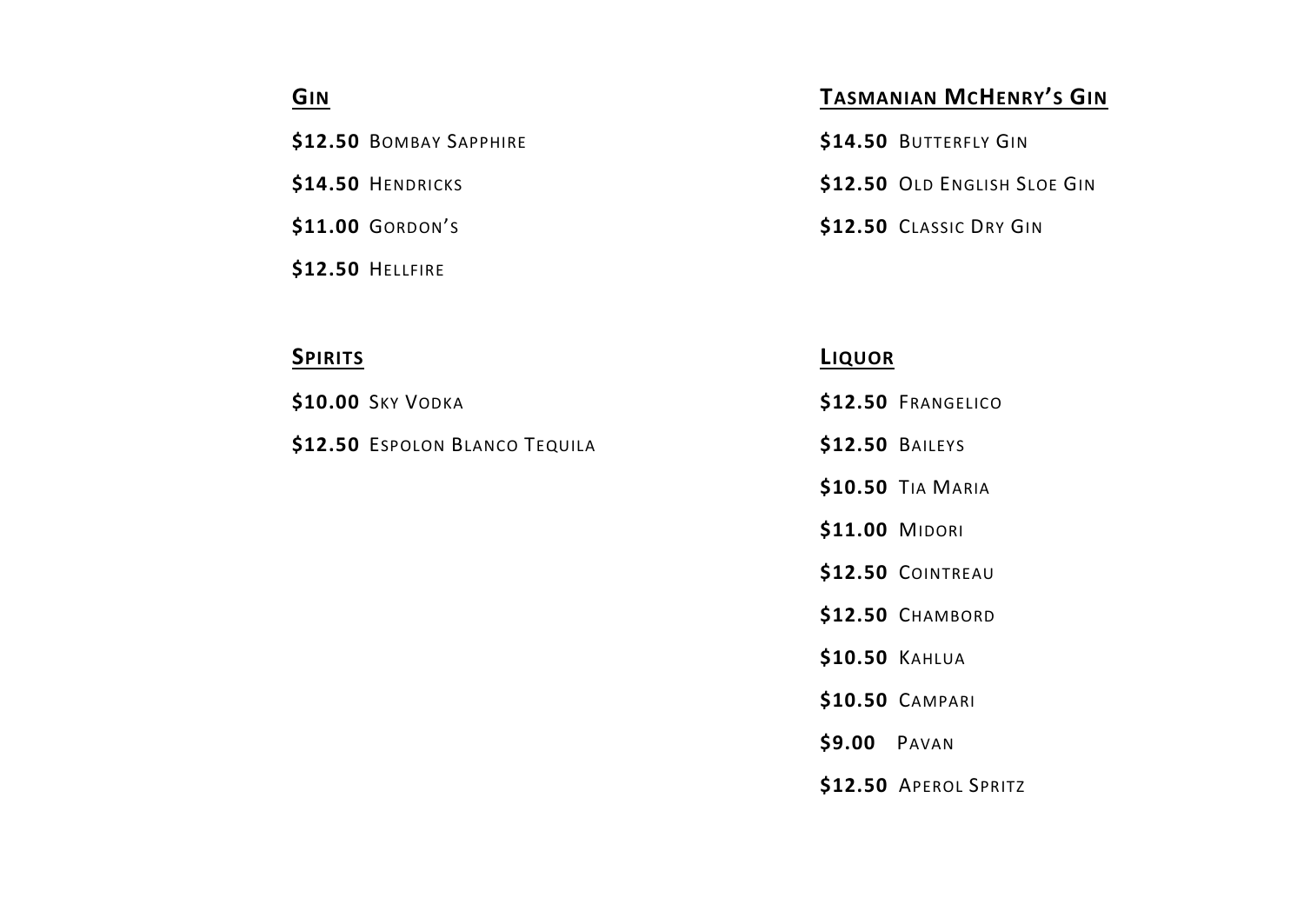*(,*0(,}

### **\$17 THE BIGGIE SMALLS**

SIPPIN' ON GIN & JUICE HAS NEVER LOOKED OR SMELT SO GOOD. SHOWCASING OUR BEAUTIFUL BUTTERFLY GIN DISTILLED BY MCHENRYS DISTILLERY IN PORT ARTHUR, TASMANIA. WITH A HIT OF AROMATIC ROSEMARY, A QUICK STIR OF YOUR STRAW TO COMBINE AND YOU'LL BE LAID BACK IN NO TIME.

### **\$18 PRINCE**

ENJOY THIS QUICK COCKTAIL WITH MCHENRYS DISTILLED ORIGINAL DRY GIN, VODKA, BLUE CURACAO, GRENADINE AND A HIT OF SODA WATER TO INFUSE TOGETHER. GARNISHED WITH FRESH LIME SLICES WHILE YOU ENJOY YOUR PURPLE RAIN IN A TALL GLASS.

### **\$22 THE SLOE GIN FIZZ**

A CONTEMPORARY TAKE ON AN EARLY 1900'S COCKTAIL ACCIDENT. WITH THE SHOW STOPPING MCHENRYS SLOE GIN YOU'LL GET CAUGHT UP IN THE ORANGE BUBBLY ILLUSION OF SIPPING CORDIAL BACK AT GRANNYS HOUSE. WITH A MIXTURE OF SUGAR SYRUP, FRESHLY SQUEEZED LIMES, LEMONS AND A SPLASH OF SODA TO BRING THE BUBBLES.

### **\$18 HANDS UP FOR DETROIT**

GET YOU SOME FUN-LOVING CITY VIBES WITH THIS VODKA, PEACH SCHNAPPS & CRANBERRY JUICE SIPPER. WITH A SQUEEZE OF FRESH LIME JUICE AND A QUICK STIR, YOUR TASTEBUDS WILL BE SATISFIED WITH THIS ZESTY, FRUITY CONCOCTION.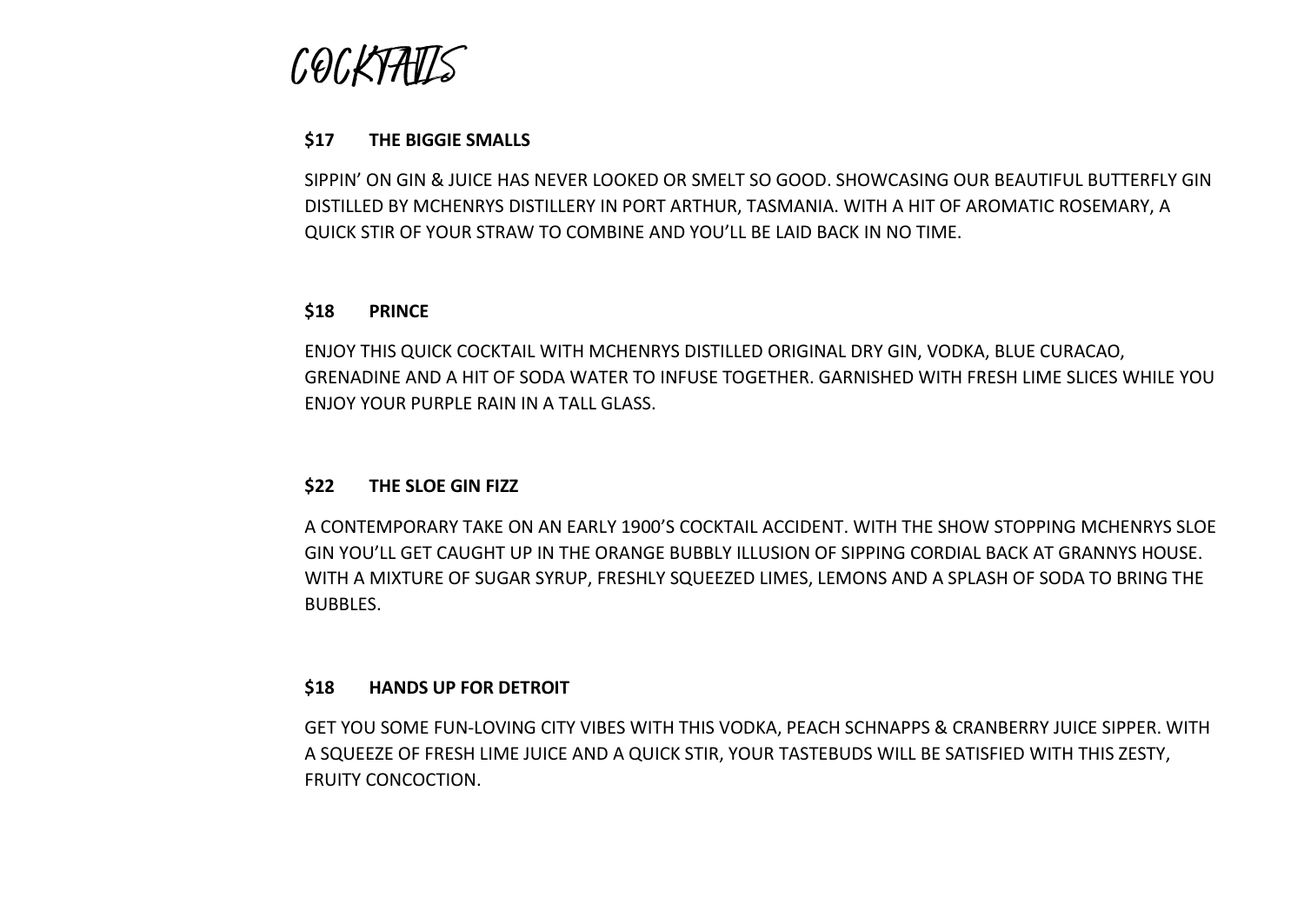## **\$22 THE FRENCH ZIPPER**

A FUN-LOVING TRIO OR BETTER KNOWN AS A "MINAJ ET TWA" OF FRENCH DISTILLED CHAMBORD, VODKA AND A SQUEEZE OF LEMON & LIME. THIS COCKTAIL ISNT FOR THE MONOGOMIST NOR IS IT FOR THE FAINT HEARTED. WITH AN AROMATIC HIT OF MINT AND A DASH OF SODA WATER, YOU'LL BE SPEAKING FLUENT FRENCH BEFORE THE NIGHT IS FINISHED.

# **\$20 THE CLINT SMASH**

A COCKTAIL FOR HIM, WITH WHISKEY, SUGAR SYRUP AND ELEMENTS OF LEMON AND MINT SMASHED AND INFUSED INTO YOUR COCKTAIL SHAKER BEFORE POURING. THIS COCKTAIL IS FOR THE GENTLEMAN AT HEART WHO IS LOOKING TO FREHSEN UP HIS EVENING WITH SOMETHING A LITTLE BIT FANCY.

# **\$16 THE HIGHBALLER**

IF YOU'RE WILLING TO PLAY ALL HANDS FOR YOUR EVENING, THIS COCKTAIL IS FOR YOU. A SIMPLE MIX OF WHISKEY, LIME AND YOUR CHOICE OF SODA WATER OR GINGER ALE WILL HAVE YOUR TASTEBUDS WANTING MORE. A COOL ALTERNATIVE TO YOUR CLASSIC WHISKEY AND COKE WITH ELEMENTS OF LIME TO SPICE THINGS UP.

# **\$15 MOJITO IN CUBA**

THE ARGUMENT IS DID THE MOJITO ORIGINATE IN THE 1500'S OR THE 1800'S? EITHER WAY, THANKYOU CUBA! THIS POPULAR COCKTAIL CONSISTS OF WHITE RUM, INFUSED FLAVOURS OF MINT AND LIME MUDDLED WITH SUGAR SYRUP FOR A REFRESHING, BRIGHT AND VIBRANT COCKTAIL.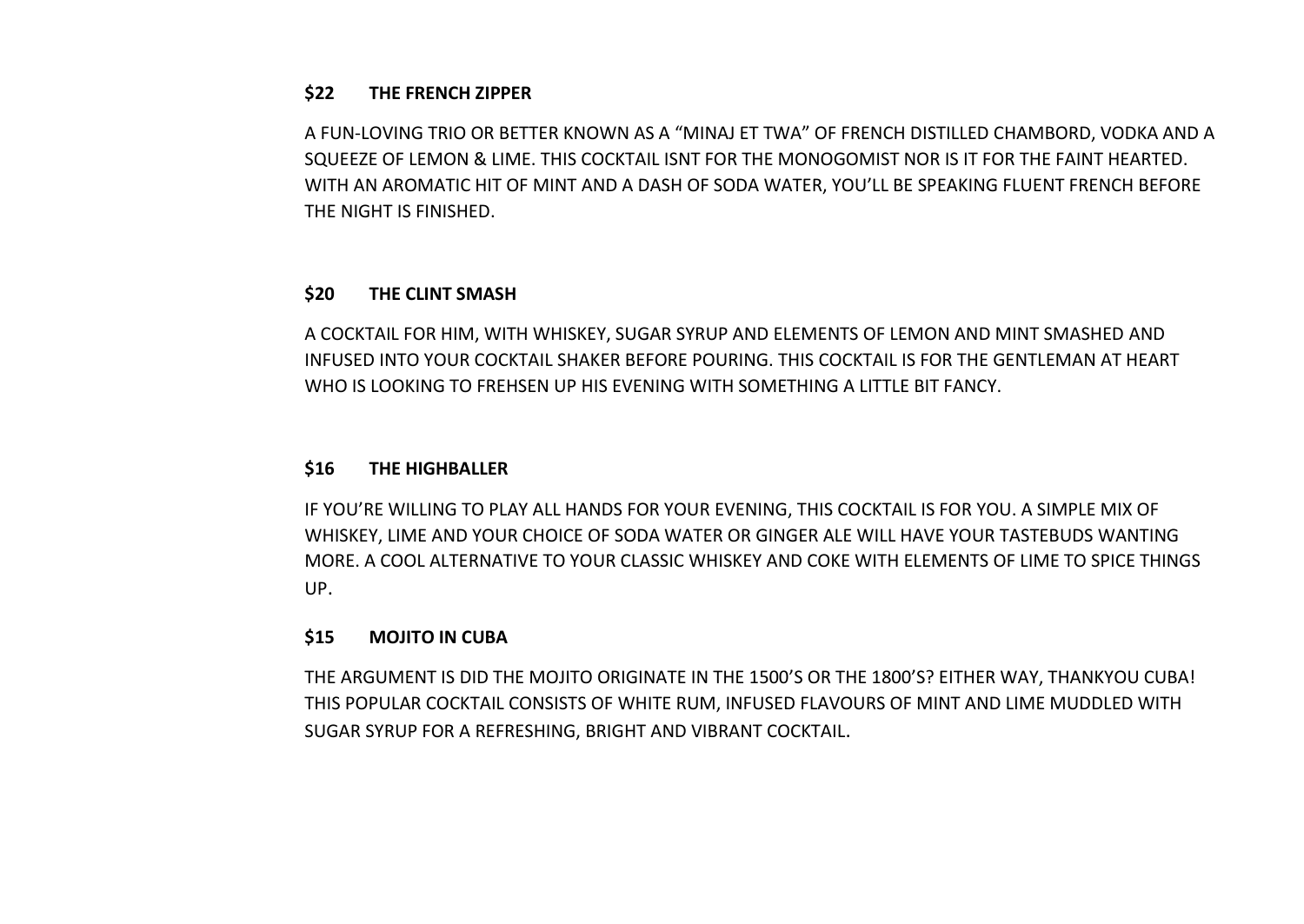## **\$15 THE APEROL SPRITZ**

A CLASSIC AND TIMELESS COMBINATION OF CHAMPAGNE, APEROL AND SODA WATER. YOU'LL BE WELL VERSED IN ALL THINGS 1950'S AFTER SIPPING ON THIS UNUSUAL BUT POPULAR DELIGHT. GARNISHED WITH FRESH ORANGE AFTER A TINY SQUEEZE FOR THAT TIMELESS TANGY PUNCH.

## **\$18 THE TEQUILA SQUILA**

HEAD STRAIGHT TO MEXICO WITH THIS BLEND OF TEQUILA, LIME, EGG WHITE AND OUR OWN SPECIAL SECRET INGREDIENT. THIS COCKTAIL IS A BLEND OF EXTREME FLAVOURS THAT PACK A PUNCH.